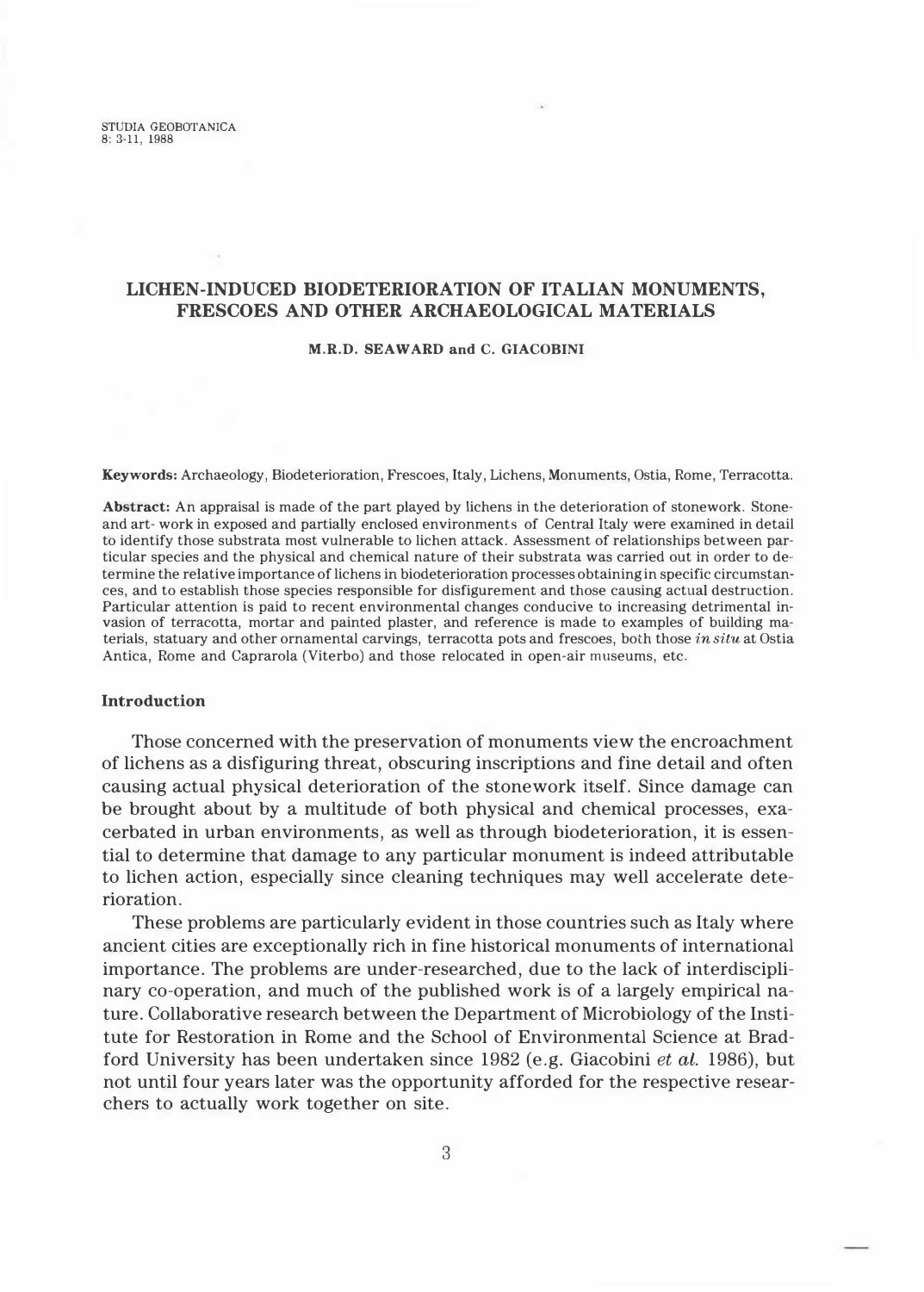#### **The role of lichens in the biodeterioration of stonework**

Undoubtedly some lichen species do contribute to the deterioration of a wide range of building materials. Biodeterioration of stonework can be the result of either physical or chemical processes. Modem electron microscopy and chemical tecniques have made it possible to recognise that lichens are implicated in both these processes. In the past, attention was drawn to the possible effect of dissolved carbon dioxide, derived from lichen respiration, attacking the substratum to produce pits and channels for easier penetration of hyphae, with attendant loosening of mineral particles and their incorporation into lichen tissue. Such effects, although important on a geologica! time-scale, have so far been considered to be minimal in terms of the life of ancient monuments. However, it would appear from observations made during the course of this study that many lichen species create microclimatic effects at the thallus/substratum interface, particularly in terms of water retention, which undoubtedly lead to mechanical damage to stonework on a short time-scale of ten, or even fewer, years. Various crustose and squamulose lichens are implicated, their aggressive behaviour no doubt promoted by particular man-made environmental conditions. Furthermore, forces generated by climatic wetting and drying of the lichen thallus cause it to expand and contract, which in turn mechanically disrupts the substratum. Taken in conjunction with the chemical breakdown of substrata by lichen acids, etc., it is clear that all these biogeophysical processes will assume greater importance.

Lichen acids have a relatively low solubility, but they are effective chelators, forming metal complexes with silicates, etc., derived from the substratum. X-ray powder diffraction and transmission electron microscopy have clearly demonstrated the presence of characteristic alteration products at the interface between rocks and various lichens. Experiments involving pure lichen acids or lichen fragments incubated with different types of rock have confirmed these observations. Many lichens known to contain calcium oxalate cause extensive corrosion of a range of rock substrata. Oxalic acid secreted by the mycobiont is extremely soluble in water and acts as a chelator of metal ions, and oxalates formed at the thallus/substratum interface are closely related to the chemical composition of the rock; thus, species growing on serpentinite, mainly composed of magnesium silicate, form magnesium oxalate dihydrate at the interface.

The report by Del Monte and Sabbioni (1987) of the occurrence of oxalates and lichen fragments in *scialbatura,* the patina of exposed marble monuments, etc., is of particular interest in this context and warrants further investigation, as do the findings of Krumbein and Schönborn-Krumbein (1987) regarding the role played by lichens in specific types of pitting of ancient stonework; however, the nature of the penetrations appears to be uncharacteristic of previously observed lichen action. It is possible that lichens have initiated a chain of reactions resulting in such deterioration, but the precise extent of their involvement, particularly in respect of the time-scale, needs clarification.

*/* 

There is, therefore, strong reason to believe that lichen acids, oxalic acid and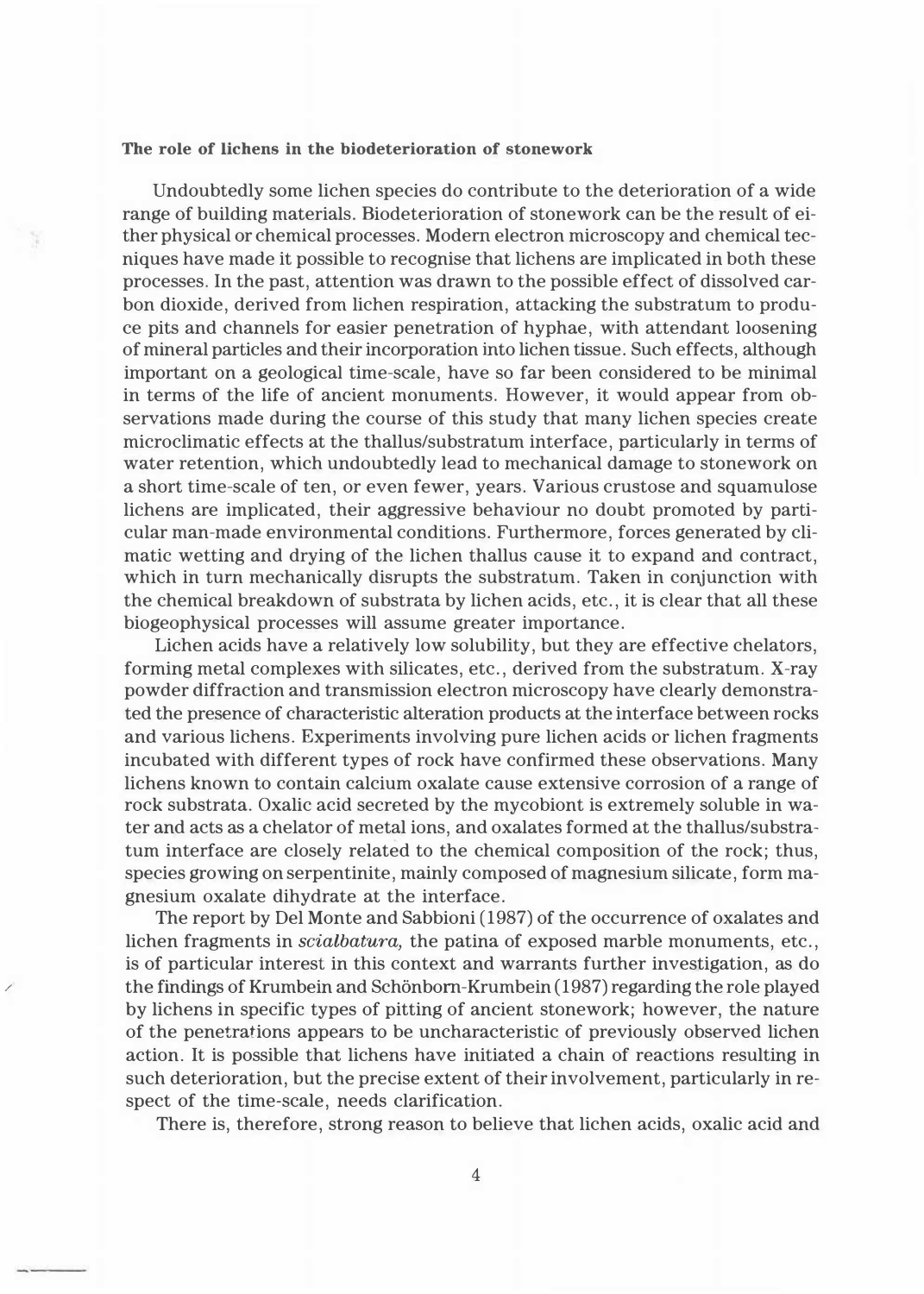other organic acids are all involved in the biodeterioration of stonework, etc., and that some mechanical processes may be interacting with these chemical processes (Jones & Wilson 1985).

## **Study sites**

Detailed investigations were made at the following sites:

(1) Villa Madama, Rome - house, and gardens (statues, walls, pavements and sarcophagus).

(2) Tombe Latine, Rome - above-ground calcareous and siliceous stonework, and shaded subterranean walls.

(3) St. Stephen's Basilica, Rome - walls and fallen columns.

(4) Museo Nazionale Romano - outdoor monuments made of a variety of stonework, and terracotta pots.

(5) Palazzo Farnese, Caprarola - wall frescoes on ground and first floor cloisters facing onto inner courtyard, and garden monuments and walls.

(6) Ostia Antica - buildings, pavements and monuments in a variety of stonework, and *in situ* terracotta storage pots.

In addition, numerous other archaeological sites (e.g. Palatine and Capitoline Hills, Trajan's Forum), monuments, churches, etc. in Rome were visited, and their lichen floras noted (Seaward 1987). Comparisons were also made with the impoverished urban flora generally to be found in, and near to, Rome.

### **Results**

### *(1) Villa Madama*

The walls of the villa had scattered colonies of lichens, mainly *Dirina massiliensis* forma *sorediata,* but no species of particular interest; no problems of biodeterioration caused by lichen growth were noted. A neoclassical statue, near to the villa, was, however, clearly suffering from disfigurement, the main cause of which was due to algal growth creating, in particular, a dark rust-brown colouration of the face. Several lichens were detected as secondary colonizers to the alga, with small thalli of *D. massiliensis* forma *sorediata* becoming established in niches created, for example, by folds in the dress. Cleaning of such statuary should be undertaken before secondary colonizers have time to establish themselves. The plinth to this statue was more densely colonized by lichens, a few species, including *Leproplaca chrysodeta,* being suited to the drier, and sometimes shady crevices.

The lichen flora of the granitic columns in the garden walk contrasted sharply with that of the calcareous columns, the former being very poorly colonized, the only notable feature being a few thalli of the foliose *Parmelia glabratula* ssp. *fuliginosa.* 

The calcareous columns, on the other hand, supported both foliose (e.g. *Physconia grisea, Physcia adscendens, Xanthoria parietina)* and crustose species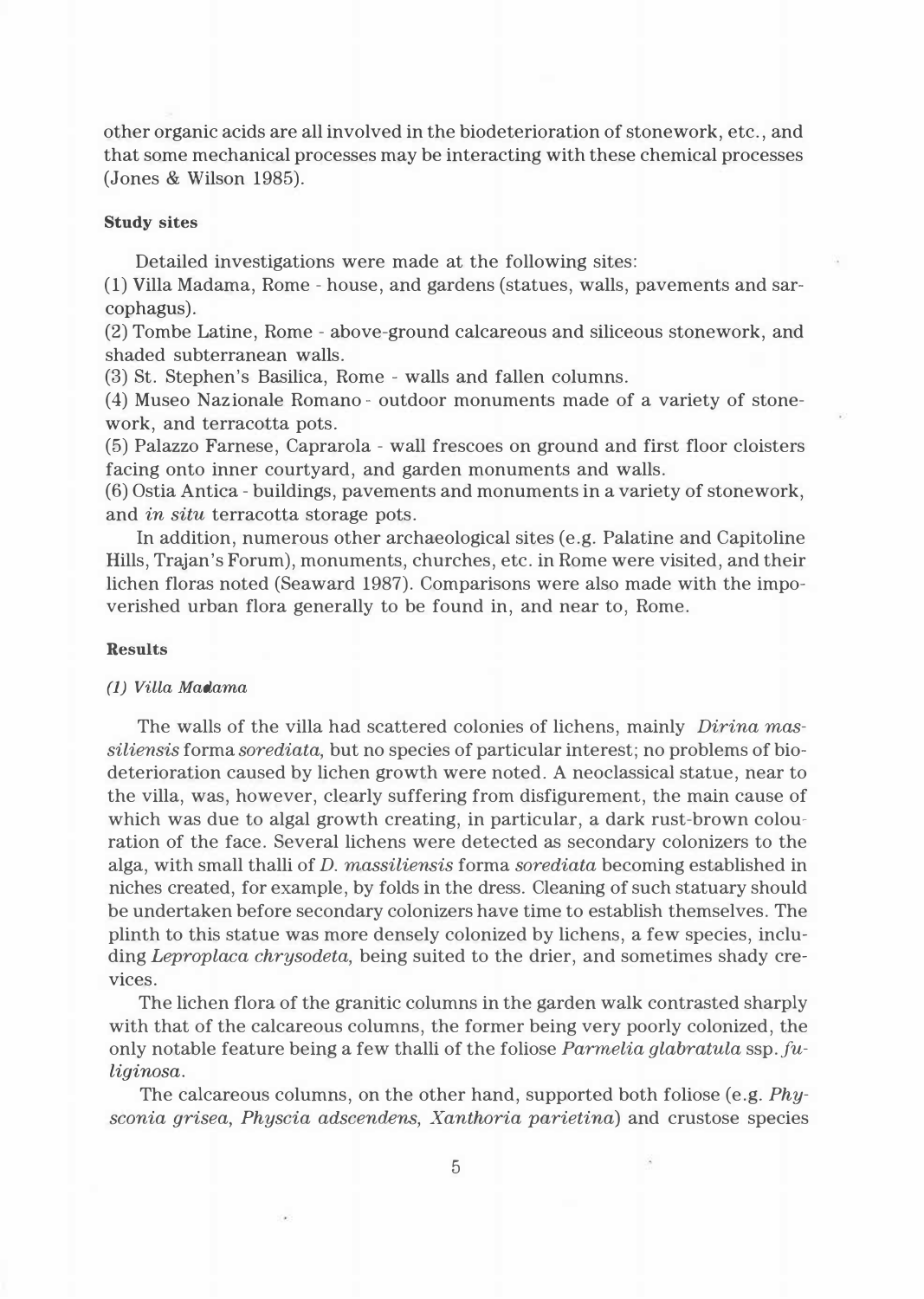(mainly *Caloplaca* ssp. and *Verrucaria nigrescens),* severa! columns having large areas dominated by *Scoliciosporum umbrinum;* calcareous plinths to granitic columns had a similar flora.

An archaeologically important sarcophagus gave cause for concern: almost the entire surface of the three exposed faces was covered with lichens, mainlyPro*toblastenia rupestris,* and algae, the only uncolonized areas being near to water spouts where the action of running water and presence of lead inhibited growth. The removal of this monument to a covered area is recommended.

Garden ornaments, such as seats, statues and their plinths, walls and pavements, being mainly of calcareous materiai, supported a diverse and often colourful lichen flora, the wall capstones in particular providing a pleasing mosaic of about 18 species, none of which appeared to be acting detrimentally. Unused areas of pavements were covered with lichens, occasionally *Collema crispum,* and the junction between the bowl of an urn and its base created a favourable habitat for *C. tenax* and secondary colonization by bryophytes.

### *(2) Tombe Latine*

An avenue of interesting fragments of Roman buildings including short stretches of calcareous and siliceous (tufa) walls, together with isolated 'monoliths', supported rich lichen floras, often with a number of nitrophilous species (no doubt as a result of the application of agrochemicals in neighbouring gardens). Tufa walls were particularly colourful with at least 20 species, including *Caloplaca festiva, Candelariella coralliza, Lecanora muralis, Parmelia verruculifera, Xanthoria calcicola* and *X. parietina.* Walls constructed from a mixture of calcareous and non-calcareous stones, or siliceous stonework heavily pointed with cement, obviously created 'anomalous' mixed floras of such species as *Aspicilia calcarea* var. *reagens, Caloplaca aurantia, Lecidea fuscoatra, Lecanora campestris* and *Acarospora fuscata.* Wholly calcareous walls supported mainly crustose species, paricularly *Lecanora pruinosa*, and occasionally *Physcia adscendens* and *Phaeophyscia orbicularis.* The shaded subterranean walls forming part of the Tomb of the Valeri were covered with *Lepraria incana,* scattered throughout with *Opegrapha mougeotii.* 

## *(3) St Stephen 's Basilica*

Due to major reconstruction work, a sparse and species-poor calcareous flora, similar to that described at site 2 above, was encountered.

#### *(4) Museo Nazionale Romano*

A grassed area surrounded by cloistered museum buildings contained numerous archaeologically important monuments and artifacts constructed from a variety of materials. In interpreting the deterioration of these materials, the am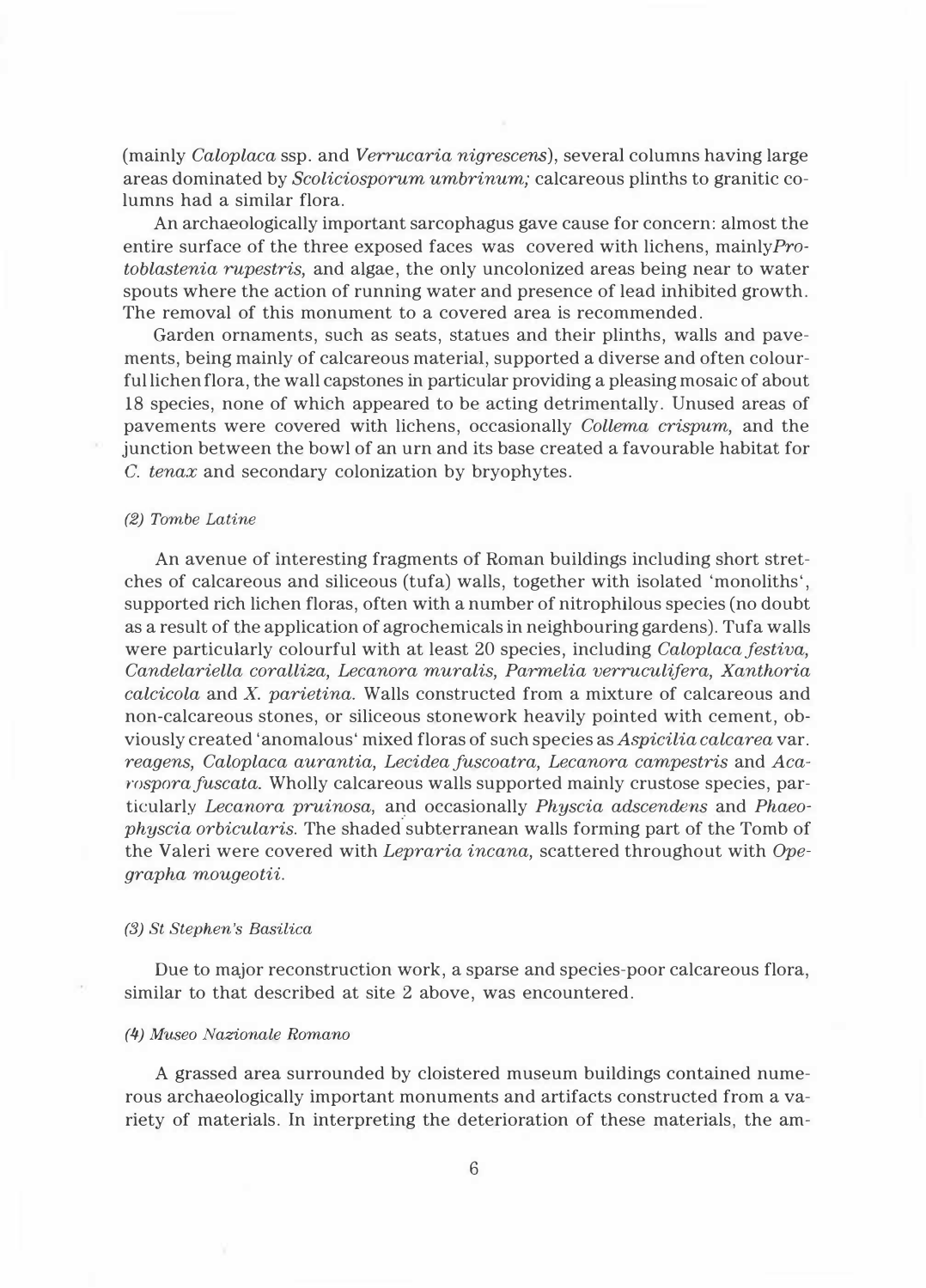bient urban climate (and associated atmospheric pollutants) should be taken into consideration, particularly since the latter dramatically affects the lichen flora: it was noted, for example, that several of the more toxi-tolerant species (poleophiles) with an aggressive behaviour were actively colonizing stonework, etc.

The funerary monument to the Fontei has been reconstructed from a variety of materials: the juxtaposition of calcareous and non-calcareous materials, particularly the use of heavy cement pointing over acidic stonework, has resulted in lichen colonization of the alkaline substrata in the first instance through the ability of the latter to buffer low pH pollutants derived from the atmosphere; from such colonization points, several species had spread onto more important areas of the monument. No "damp-course" was observed between the monument and the ground on which it stood, and there was strong evidence that fertilizers and/ or other chemicals had been used to treat the surrounding lawn in view of the presence of nitrophilous lichen species on the stonework, particularly near the base. The front of the monument had a relatively rich lichen flora, some species such as *Acarospora umbilicata* and *Lecidea fuscoatra* being obviously responsible for the deterioration on the right-hand side. The shaded back face also supported several species, including *Acarospora umbilicata, Buellia punctata* and *Scoliciosporum umbrinum.* Many of the disfigurement problems of this monument arose from an unsympathic use of materials for its reconstruction in the past. A similar case was observed in respect of a statue of a horse's head which had been mounted on a concrete neck, the latter providing the initial focus for unsightly lichen colonization.

The most dramatic and alarming case of lichen attack was observed in the case of several large terracotta pots scattered about the lawn. The rims and shoulders of these pots were lightly colonized by such innocuous species as *Lecanora dispersa* and *Candelariella vitellina,* with occasional thalli of *Acarospora umbilicata*  and *Lecideafuscoatra,* but here and there, thalli of *Lecanora muralis,* mainly 4-7 cm in diameter, probably representing less than 8, and no more than 15, years' growth, were causing demonstrable damage (Seaward 1988). A section through one of the thalli clearly reveals the results of such damage: a central blister, created by the crowding of apothecia, pulled away a fragment of the substratum two or more millimetres in thickness, over an area almost 12 cm<sup>2</sup>. Re-examination of the terracotta pots in 1988 revealed several occurrences of identical surface blistering and subsequent flaking induced by *L. muralis,* thus substatiating the interpretation made two years earlier. *L. muralis* appears to be a highly successful lichen in urban environments into which it has spread dramatically, due in part to lack of competition from other species, over the past few years (Seaward 1982); a change in the nature of air pollution in Rome in that period may be a contributory factor to this aggressive behaviour.

#### *(5) Palazzo Farnese*

This beautiful mansion on a hillside, built by Vignola in 1547-49, features a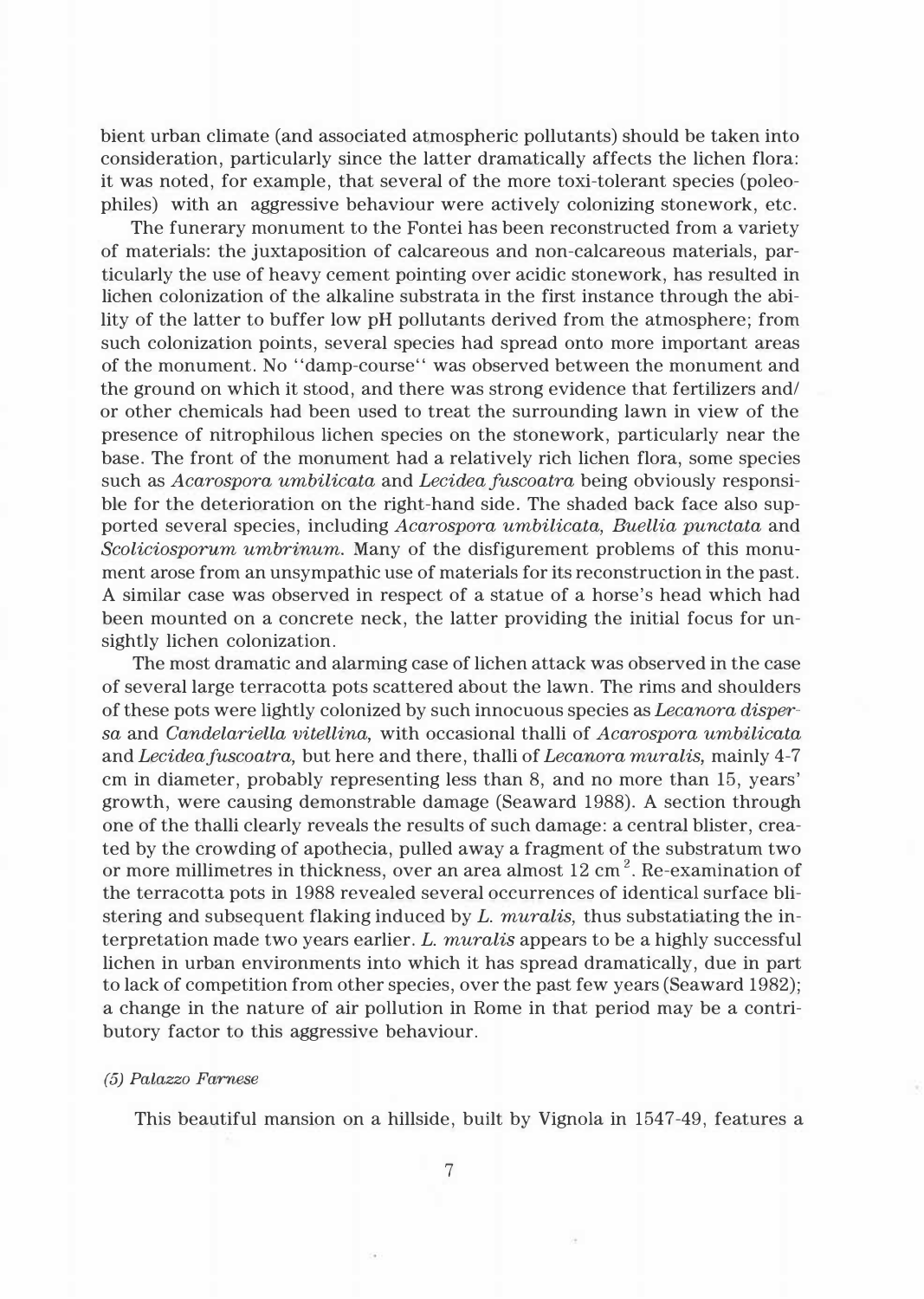circular courtyard surrounded by cloisters on ground and first floor levels, the inner walls of which bear frescoes by Zuccari painted in the 1560s. The water-based paintwork has shown signs of biodeterioration in recent years; examination revealed that one lichen species, *Dirina massiliensis* forma *sorediata,* is responsible for the disfigurement. The latter gives great cause for concern, the attack being very pronounced in many places, showing the predilection of this lichen for the brown and yellow pigments, rather than the red pigment which probably contains a metal antagonistic to its growth. The distribution pattern of this lichen is not only dictated by the colour of the paintwork: when viewed at severa! paces distant from the frescoes, it is obvious that some cleaning activity (probably of recent occurrence in view of the small size and discreteness of the lichen thalli) has distributed lichen propagules from an innoculum, or dispersed them from existing thalli, to create distinctive areas of lichen invasion which are across the frescoes.

Lichens are now being painstakingly removed from the frescoes by means of a scalpel; since each thallus removed takes with it the colour from beneath, it is necessary to meticulously repaint each area so exposed. This is labour-intensive, taking many weeks to cover just a few square metres. The use of liquid chemicals to contro! the lichen is out of the question in view of the water-based nature of the paint; perhaps a gas could be used, but those known to kill lichens would also be detrimental to the frescoes.

## *(6) Ostia Antica*

This magnificent site is rich not only archeologically but also lichenologically: tufo, travertino and brick building materials all provide ideal substrata for crustose and foliose species; brick and plasterwork also support the fruticose *Roccella phycopsis,* a maritime lichen more commonly found on rocky shores, particularly on the back wall of the Capitolium where it densely clothes the brickwork in association with *Dirina massiliensis* s.str.; *Roccella phycopsis* is also found on inner walls of houses, where it is clearly damaging frescoes, and occasionally elsewhere. The frescoes in the houses along Via Diana were also colonized by at least six crustose species which were naturally causing disfigurement: suitable protection for these frescoes is a prerequisite for their conservation.

The walls in and around Porta Laurentina were"investigated in some considerable detail, especially since some of the characteristic walling, constructed of small tufa blocks, heavily mortared together, is in poor condition, largely due to vascular plant action (particularly by *Hedera helix).* However, since lichens are undoubtedly the precursors to colonization by higher plants, consideration should be given to their role in the deterioration process; *Toninia aromatica* appears to be important in this respect. In all approximately 30 lichen species were identified from the stonework of the gateway and adjacent walls: they did not appear to be contributing significantly to the deterioration of the travertine blocks, but this should be monitored in view of the archaeological importance attached to the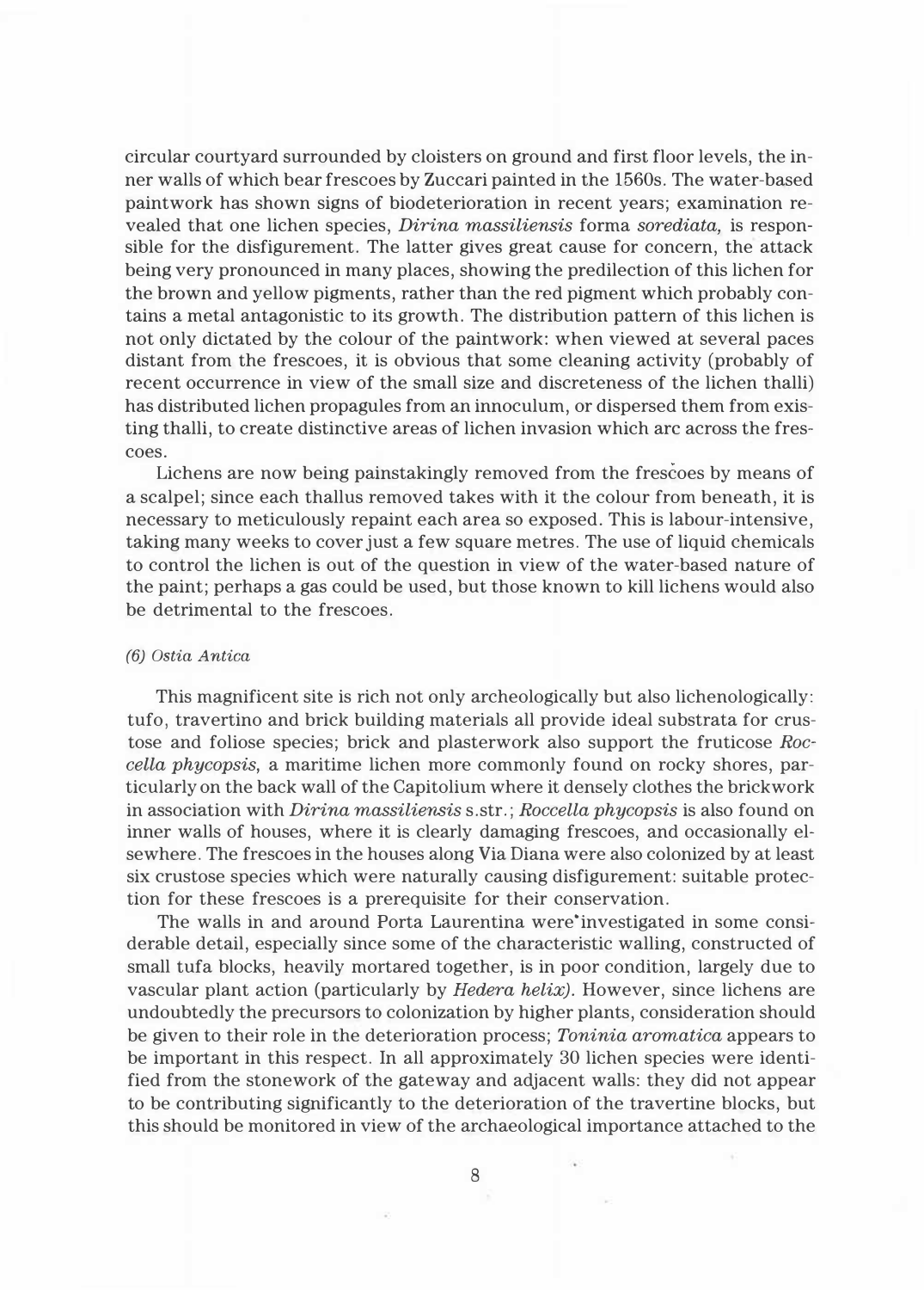latter.

Some attention was also given to the Forum: much of this had been restored (and reconstructed). It was interesting to compare the lichen flora on the reconstructed parts with that on fallen masonry. The bases of the columns were almost completely colonized by calcareous lichens (mainly *Caloplaca* spp.), but the columns themselves were devoid of lichens with the exception of the mortarwork used in the reconstruction. The reconstructed pavements, where untrodden, supported a flora composed mainly of *Aspicilia calcarea, Caloplaca citrina, C. aurantia* and *Lecanora pruinosa;* the differences, often only subtle, between floras of origina! and reconstructed stonework can be detected in the field, but more quantifiable data are necessary before a technique based on recognizing these differences could be employed, for example, in relative dating.

*In situ* terracotta storage pots, sunk into the ground to their shoulders, gave cause for concern: they were unquestionably deteriorating, mainly due to the action of crustose and squamulose lichens operating in a manner similar to that described at site 4 above. The 25 cm of neck of each pot appearing above ground level was heavily colonized by lichens, but there was a considerable variation in the flora from pot to pot, indicating differences in the composition of the terracotta; those bearing *Lecanora atra,* for example, were quite obviously blistering, the crumbling lichens falling away with attached substratum, 2-3 mm in thickness, the crowding of apothecia acting in a manner similar to that previously described for *Lecanora muralis.* 

## *(7) Isola Sacra*

Attention here was mainly directed towards a comparison of the lichen floras of treated and untreated terracotta panels of cappuccine tombs. All panels (50 cm high) supported a limited flora consisting of small colonies, widely spaced, of *Lecanora pruinosa* and *Diplotomma epipolium,* with occasiona! thalli of *Caloplaca aurantia;* the effectiveness of chemical treatment, in terms of lichen removal, was inconclusive. A large sarcophagus was also examined: the flora was species-poor, and those lichens present were almost entirely influenced by the considerable quantities of cement used in its reconstruction. The other buildings of the necropolis warrant further lichenological investigation in view of their archaeological importance.

## **Concluding remarks**

The above work, based on field observations in Central Italy, constitutes the necessary first phase of any long-term research programme aimed at quantifying the actual role played by lichens in the deterioration of a wide range of archaeological materials. Stone- and art-work in exposed and partially-enclosed situations, giving rise to a variety of environmental conditions, have been examined in detail in order to identify the relationships between particular lichen species and the physical and chemical nature of their substrata and to determine the relative im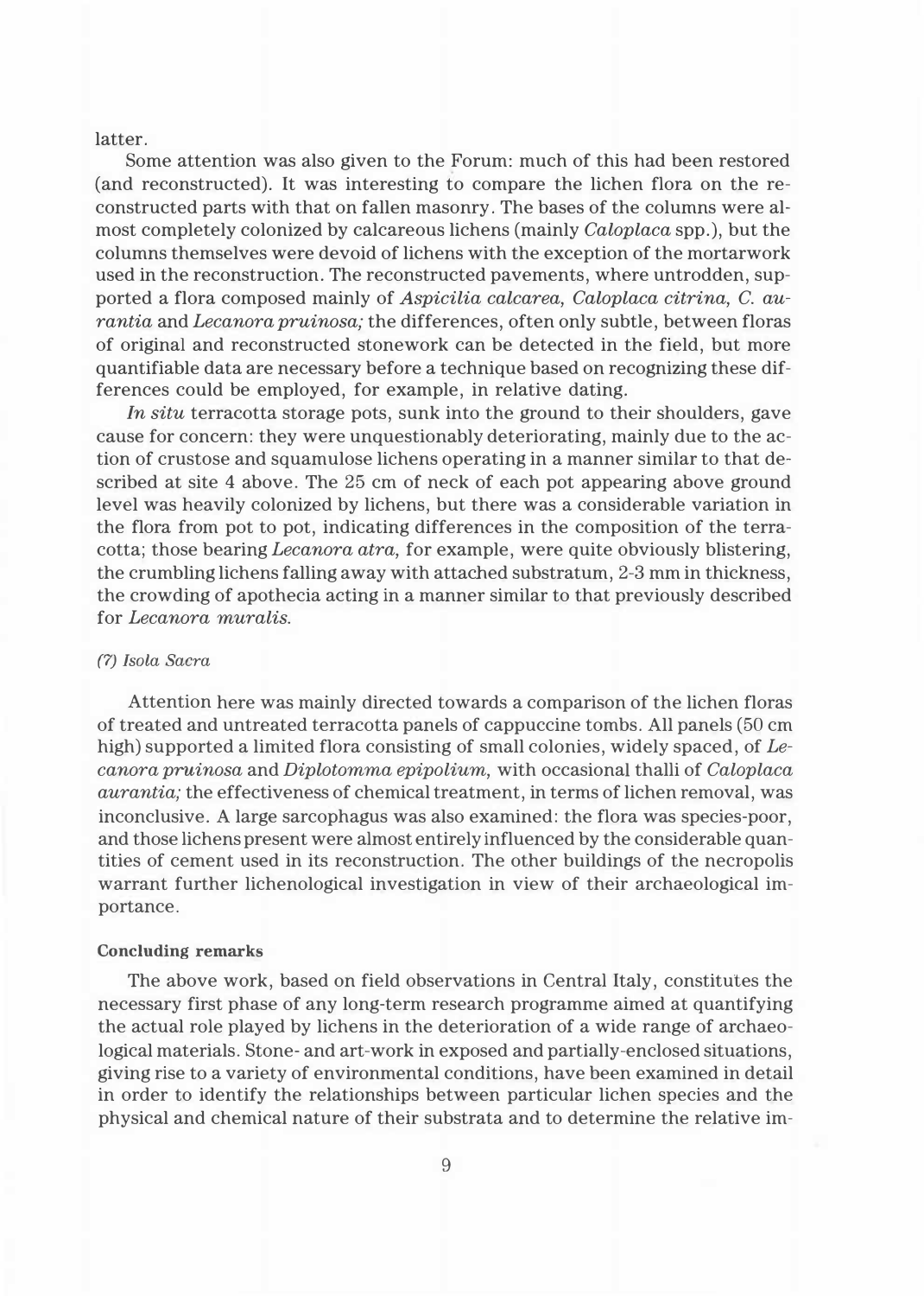portance of those species in biodeterioration processes obtaining in specific circumstances. It is necessary to determine, for example, which species are disfiguring but intrinsically harmless, and which cause actual physical damage. This work has produced strong evidence to suggest that recent environmental changes have been conducive to increasing detrimental invasion by certain aggressive lichen species. Such evidence would help to explain why it is that monuments, undamaged for many centuries, appear to be vulnerable to lichen attack, in addition to the known problems resulting from air pollution, in recent years.

It is self-evident that such base-line work is a prerequisite to (1) laboratory research designed to establish the nature of the interface between problematic lichens and their substrata, and (2) field trials intended to test the relative effectiveness of differing techniques and treatments for the removal and discouragement of lichens from stonework. Any treatment should be selected with care, since although immediately effective, the long-term effects may well be deleterious (Richardson 1973). Mechanical methods involving scraping and brushing, usually followed by washing, are tedious, damaging and often ineffective. Absorbed water may adversely affect the monument, particularly under fluctuating temperature regimes; penetration can be minimised by the use of water repellants, but entrapped water and rising damp can prove highly destructive. A wide range of biocides have been employed, many of which have since been rejected due to sideeffects such as crystallization of soluble salts which have penetrated the stonework, staining and discolouration of monuments where the chemicals used have interacted with particular metals present in the substratum, and the promotion of secondary biologica! growths, which may be even more unsightly than the primary growths. Futhermore, regular treatments are likely to be necessary which are expensive both in terms of the chemicals used and the labour employed for the mechanical removal of only partially detached and brittle lichen growths which remain. The biocides employed may also be harmful to the operators and, not surprisingly, dangerous to wildlife. Some success has been achieved using organometallic compounds, quaternary ammonium compounds and borates, but the latter have proved problematic when used in air-polluted environments where, of course, many of the monuments it is desired to conserve are to be located.

The subtle colouration of a varied lichen mosaic can have aesthetic appeal, providing it does not produce disfigurement or unduly obscure detail, and it may also afford a protective barrier, shielding the stonework from external weathering agents. Furthermore, the different lichen communities established on monuments not only reflect the various materials employed in their construction but also can often be correlated to the chronology of successive building phases, therefore assisting in archaeological interpretation.

In the light of the above, any decision to remove lichens from stonework must not be undertaken over-hastily or without very careful consideration of the wider implications and long-term effects. Unfortunately, it has to be acknowledged that the problem is under-researched and much of the work published to date is